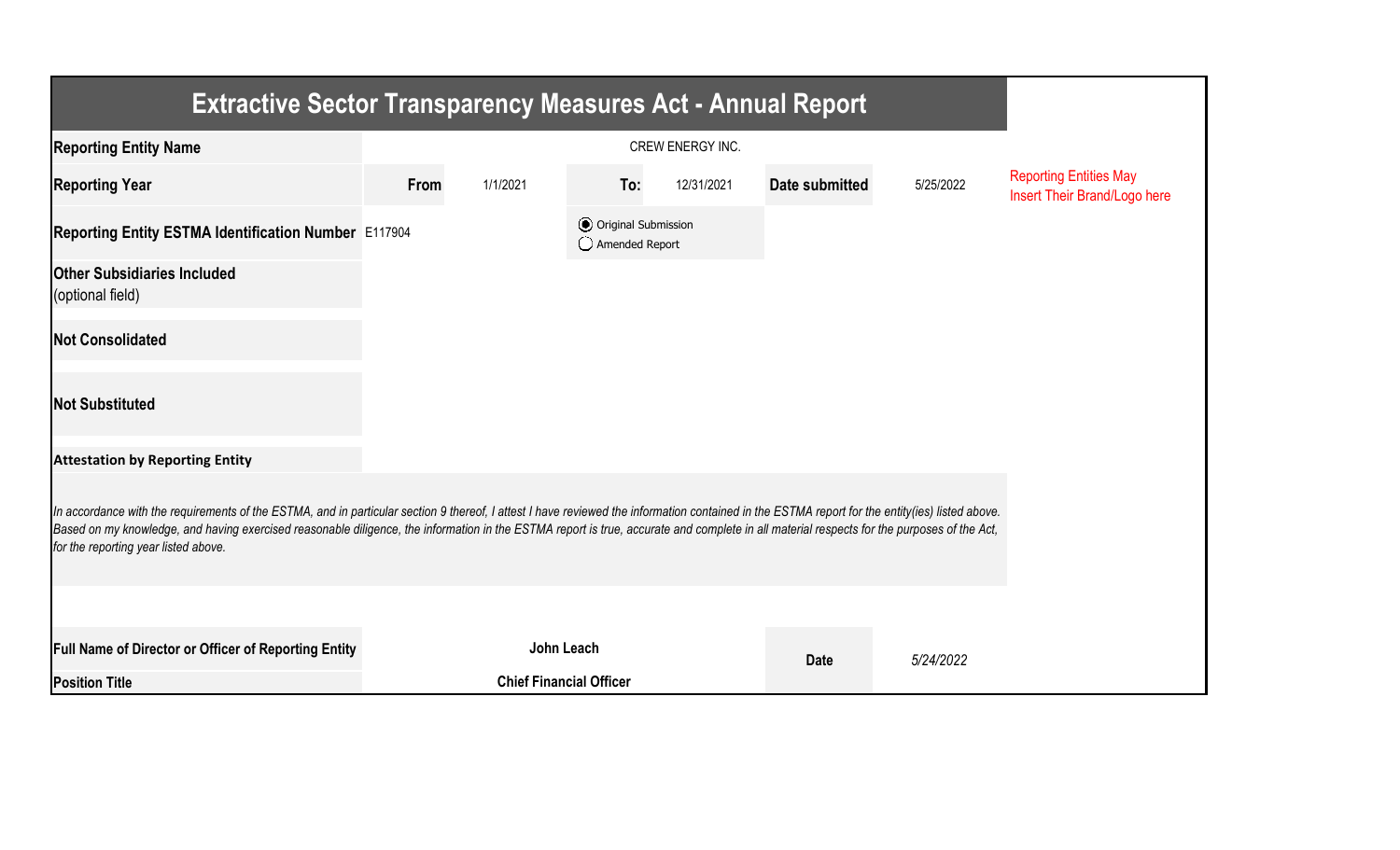| <b>Extractive Sector Transparency Measures Act - Annual Report</b>                                                                                                               |                                                   |                                                                                 |                                    |                  |           |                                   |                |                  |                                                      |                                      |                                                                                                                                                                                                                                                                                    |  |
|----------------------------------------------------------------------------------------------------------------------------------------------------------------------------------|---------------------------------------------------|---------------------------------------------------------------------------------|------------------------------------|------------------|-----------|-----------------------------------|----------------|------------------|------------------------------------------------------|--------------------------------------|------------------------------------------------------------------------------------------------------------------------------------------------------------------------------------------------------------------------------------------------------------------------------------|--|
| <b>Reporting Year</b><br><b>Reporting Entity Name</b><br><b>Reporting Entity ESTMA</b><br><b>Identification Number</b><br><b>Subsidiary Reporting Entities (if</b><br>necessary) | From:                                             | 1/1/2021                                                                        | To:<br>CREW ENERGY INC.<br>E117904 | 12/31/2021       |           | <b>Currency of the Report CAD</b> |                |                  |                                                      |                                      |                                                                                                                                                                                                                                                                                    |  |
| <b>Payments by Payee</b>                                                                                                                                                         |                                                   |                                                                                 |                                    |                  |           |                                   |                |                  |                                                      |                                      |                                                                                                                                                                                                                                                                                    |  |
| <b>Country</b>                                                                                                                                                                   | Payee Name <sup>1</sup>                           | Departments, Agency, etc<br>within Payee that Received<br>Payments <sup>2</sup> | <b>Taxes</b>                       | <b>Royalties</b> | Fees      | <b>Production Entitlements</b>    | <b>Bonuses</b> | <b>Dividends</b> | <b>Infrastructure</b><br><b>Improvement Payments</b> | <b>Total Amount paid to</b><br>Payee | Notes <sup>34</sup>                                                                                                                                                                                                                                                                |  |
| Canada - Alberta                                                                                                                                                                 | Government of Alberta                             | Alberta Petroleum Marketing<br>Commission                                       |                                    | 987,770          |           |                                   |                |                  |                                                      | 987,770                              | Royalties paid in-kind and are valued<br>at fair market value of the volumes<br>taken in-kind based on Crew's realized<br>sales price.                                                                                                                                             |  |
| Canada - Alberta                                                                                                                                                                 | Government of Alberta                             |                                                                                 |                                    | 342,406          | 166,276   |                                   |                |                  |                                                      |                                      | Payee includes recipients:<br>Alberta Department of Energy;<br>Alberta Energy Regulator;<br>508,682 Minister of Finance;<br>Alberta Sustainable Resource<br>Development;<br>ABSA - Pressure Equipment Safety<br>Authority                                                          |  |
| Canada -British Columbia                                                                                                                                                         | Government of British<br>Columbia                 |                                                                                 | 955,142                            | 14,529,484       | 2,843,927 |                                   |                |                  |                                                      |                                      | Payee includes recipients:<br>BC Oil & Gas Commission;<br><b>BC Transportation Financing Authority;</b><br>Minister of Finance;<br>18,328,553 Finance Ministry of Agrigulture &<br>Lands;<br>Minister of Finance & Corporate<br>Relations;<br>Revenue Services of British Columbia |  |
| Canada -Saskatchewan                                                                                                                                                             | Government of Saskatchewan                        |                                                                                 | 129,000                            | 458,034          | 156,151   |                                   |                |                  |                                                      |                                      | Payee includes recipients:<br>Ministry of the Economy;<br>743,185 Ministry of Agriculture;<br>Minister of Finance;<br>Saskatchewan Workers Compensation<br>Board                                                                                                                   |  |
| Canada                                                                                                                                                                           | Municipal - County of<br>Vermillion River         |                                                                                 | 278,126                            |                  |           |                                   |                |                  |                                                      |                                      | 278,126 Municipal Property taxes                                                                                                                                                                                                                                                   |  |
| Canada                                                                                                                                                                           | Municipal - Rural Municipality<br>of Manitou #442 |                                                                                 | 163,548                            |                  |           |                                   |                |                  |                                                      |                                      | 163,548 Municipal Property taxes                                                                                                                                                                                                                                                   |  |
| Canada                                                                                                                                                                           | Municipal - Rural Municipality<br>of Wilton #472  |                                                                                 | 226,605                            |                  |           |                                   |                |                  |                                                      |                                      | 226,605 Municipal Property taxes                                                                                                                                                                                                                                                   |  |
| Canada                                                                                                                                                                           | 4 Evergreen Resources LP                          |                                                                                 |                                    |                  | 432,413   |                                   |                |                  |                                                      |                                      | 432,413 Wholly owned Saulteau First Nations<br>Company                                                                                                                                                                                                                             |  |
|                                                                                                                                                                                  |                                                   |                                                                                 |                                    |                  |           |                                   |                |                  |                                                      |                                      |                                                                                                                                                                                                                                                                                    |  |
|                                                                                                                                                                                  |                                                   |                                                                                 |                                    |                  |           |                                   |                |                  |                                                      |                                      |                                                                                                                                                                                                                                                                                    |  |
| <b>Additional Notes:</b>                                                                                                                                                         |                                                   |                                                                                 |                                    |                  |           |                                   |                |                  |                                                      |                                      |                                                                                                                                                                                                                                                                                    |  |